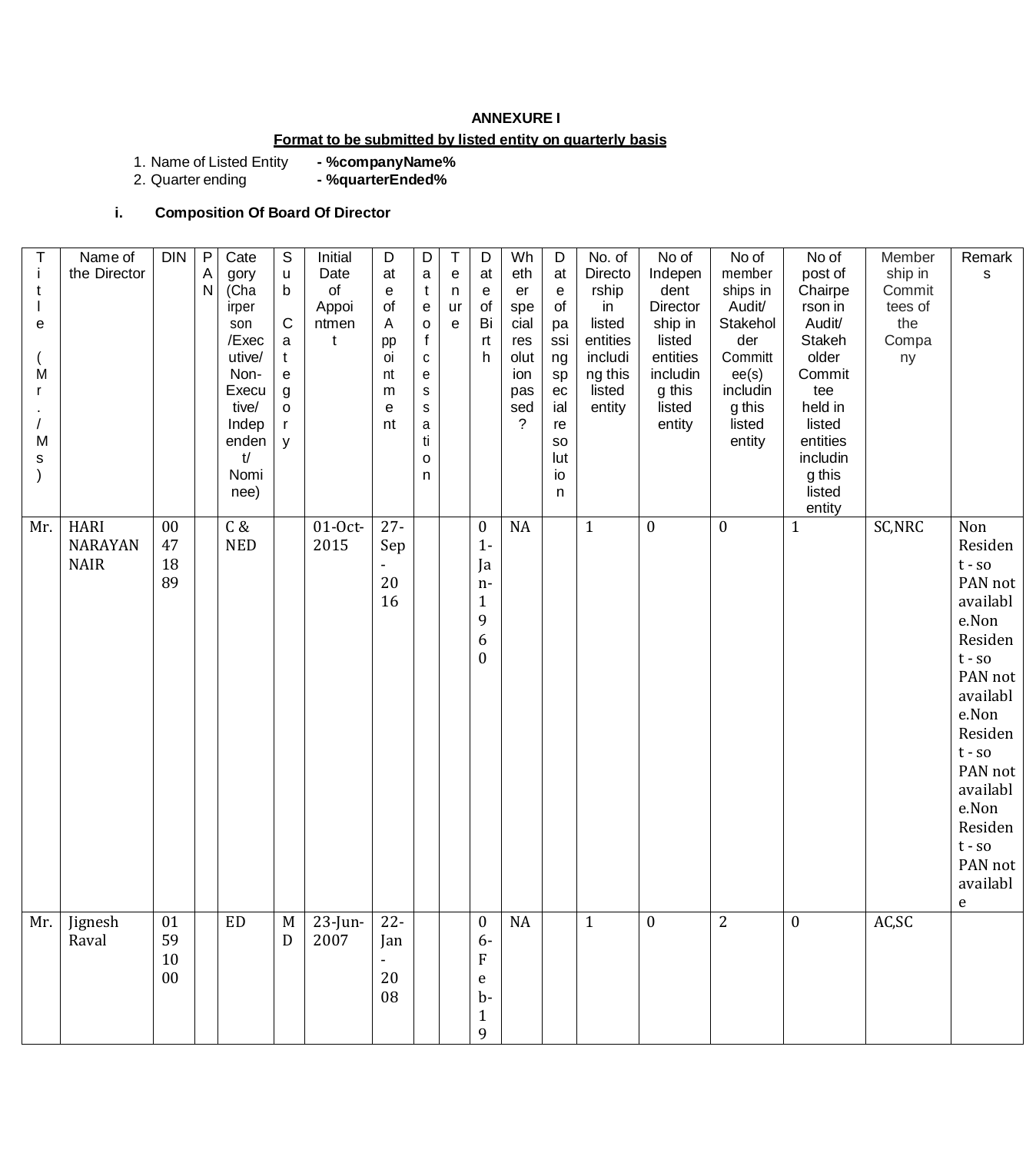|     |                                         |                          |                             |                             |                                                    |                                      | $\boldsymbol{7}$<br>$\boldsymbol{0}$                                                                               |          |              |                  |                  |                  |                              |                                                                                                                                                                                                                                                                                                                                                                                                                   |
|-----|-----------------------------------------|--------------------------|-----------------------------|-----------------------------|----------------------------------------------------|--------------------------------------|--------------------------------------------------------------------------------------------------------------------|----------|--------------|------------------|------------------|------------------|------------------------------|-------------------------------------------------------------------------------------------------------------------------------------------------------------------------------------------------------------------------------------------------------------------------------------------------------------------------------------------------------------------------------------------------------------------|
| Mr. | Harald<br>Neubert                       | 03<br>44<br>63<br>80     | $\ensuremath{\mathsf{NED}}$ | $15$ -Jan-<br>2014          | $29 -$<br>$\rm No$<br>$V -$<br>$20\,$<br>17        |                                      | $\boldsymbol{0}$<br>$1 -$<br>$\boldsymbol{A}$<br>$\mathbf u$<br>$g-$<br>$\mathbf{1}$<br>9<br>5<br>$\boldsymbol{6}$ | $\rm NA$ | $1\,$        | $\boldsymbol{0}$ | $\boldsymbol{0}$ | $\boldsymbol{0}$ |                              | Non<br>Residen<br>t/Forei<br>gn<br>Directo<br>$\mathbf{r}$ - so<br>PAN not<br>availabl<br>$\operatorname{e.Non}$<br>Residen<br>t/Forei<br>gn<br>Directo<br>$\mathbf{r}$ - so<br>PAN not<br>availabl<br>e.Non<br>Residen<br>t/Forei<br>gn<br>Directo<br>$\mathbf{r}$ - so<br>PAN not<br>availabl<br>$\operatorname{e.Non}$<br>Residen<br>t/Forei<br>gn<br>Directo<br>$\mathbf{r}$ - so<br>PAN not<br>availabl<br>e |
| Mr. | Madan<br>Godse                          | 06<br>98<br>$77\,$<br>67 | $\mathsf{ID}$               | $29 -$<br>$\,$ Nov-<br>2017 | $20-$<br>Jul-<br>20<br>18                          | $\boldsymbol{6}$<br>$\bf{0}$         | $\bf{0}$<br>$6-$<br>$\mathbf{A}$<br>$\mathbf u$<br>$g-$<br>$\mathbf{1}$<br>9<br>5<br>9                             | $\rm NA$ | $\mathbf{1}$ | $\mathbf{1}$     | $\mathbf{1}$     | $\mathbf{1}$     | $\mathsf{AC},\!\mathsf{NRC}$ |                                                                                                                                                                                                                                                                                                                                                                                                                   |
| Ms  | <b>MADHAVI</b><br>PANDRAN<br>${\rm GI}$ | 08<br>84<br>11<br>55     | $\rm ID$                    | $02-$<br>Sep-<br>2020       | $30-$<br>Sep<br>$\blacksquare$<br>$20\,$<br>$20\,$ | $\boldsymbol{6}$<br>$\boldsymbol{0}$ | $\overline{1}$<br>$5-$<br>$\mathbf{0}$<br>$\mathsf{ct}$<br>$\blacksquare$<br>$\mathbf 1$                           | No       | $1\,$        | $1\,$            | $1\,$            | $\mathbf{0}$     | $\mathbb{A}\mathbb{C}$       |                                                                                                                                                                                                                                                                                                                                                                                                                   |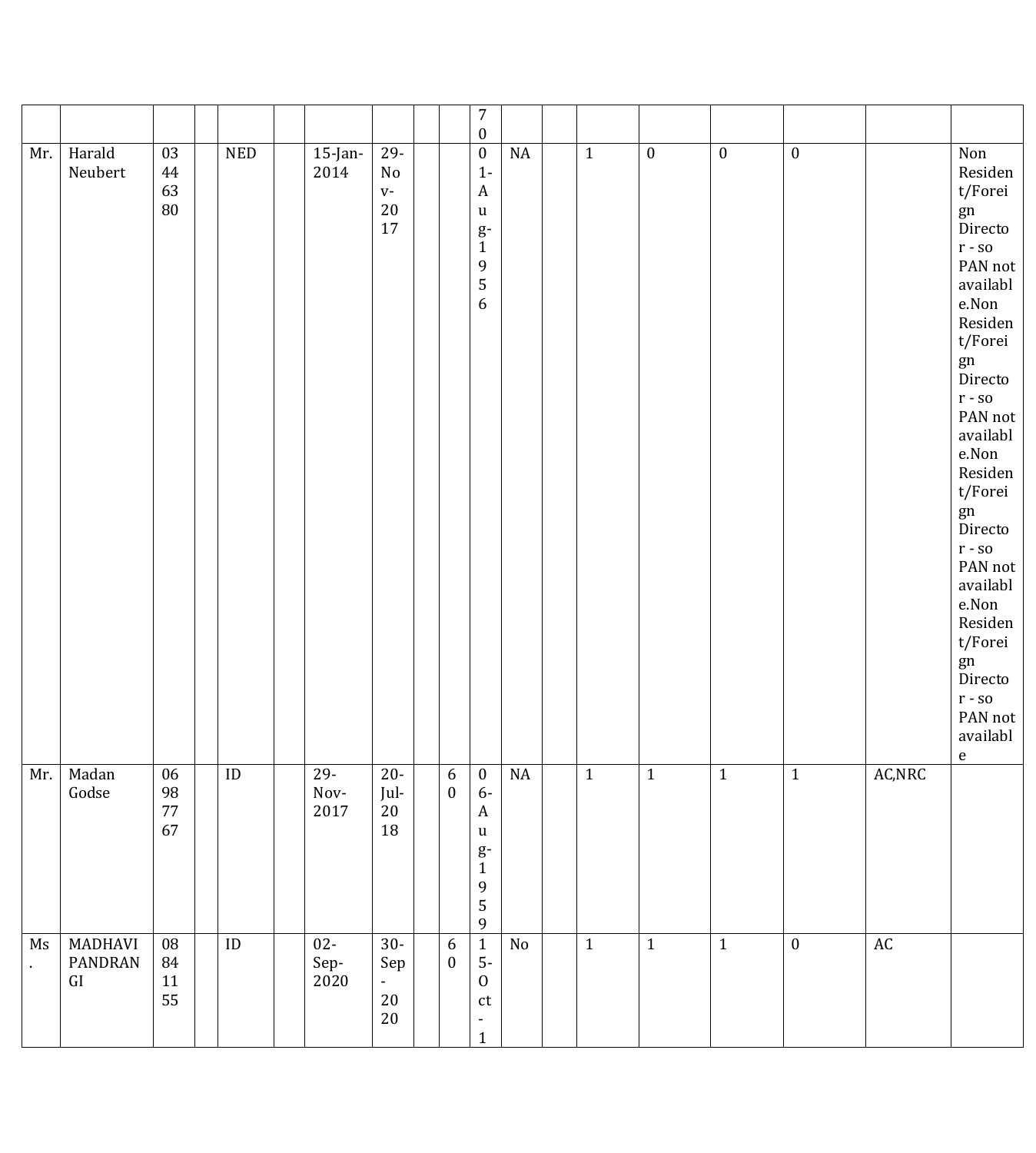|     |                         |                      |    |                        |                                                      |               | 9<br>$\overline{ }$<br>4                                                          |    |              |   |   |                  |        |
|-----|-------------------------|----------------------|----|------------------------|------------------------------------------------------|---------------|-----------------------------------------------------------------------------------|----|--------------|---|---|------------------|--------|
| Mr. | DARA<br>KALYANI<br>WALA | 03<br>31<br>12<br>00 | ID | $02 -$<br>Sep-<br>2020 | $30-$<br>Sep<br>$\overline{\phantom{a}}$<br>20<br>20 | 6<br>$\bf{0}$ | $\bf{0}$<br>9-<br>A<br>p<br>$r-$<br>$\overline{ }$<br>$\mathbf{r}$<br>9<br>5<br>6 | No | $\mathbf{1}$ | ᅩ | 1 | $\boldsymbol{0}$ | SC,NRC |

| Company Remarks          | Mr. Hari Nair and Mr. Harald Neubert are Foreign/ Non India Directors so PAN<br>are not available |
|--------------------------|---------------------------------------------------------------------------------------------------|
| <b>Whether Permanent</b> | Yes                                                                                               |
| chairperson appointed    |                                                                                                   |
| Whether Chairperson is   | Yes                                                                                               |
| related to MD or CEO     |                                                                                                   |

## **ii. Composition of Committees**

### **a. Audit Committee**

| Sr. | Name of the Director | Category | Chairperson/Membership | Appointment | <b>Cessation Date</b> |
|-----|----------------------|----------|------------------------|-------------|-----------------------|
| No. |                      |          |                        | Date        |                       |
|     | Jignesh Raval        | ED       | Member                 | 29-Nov-2017 |                       |
|     | Madan Godse          | ID       | Chairperson            | 29-Nov-2017 |                       |
|     | MADHAVI PANDRANGI    | ID       | Member                 | 02-Sep-2020 |                       |

| Company<br>Remarks       |     |
|--------------------------|-----|
| <b>Whether Permanent</b> | Yes |
| chairperson appointed    |     |

#### **b. Stakeholders Relationship Committee**

| Sr. | Name of the Director | Category | Chairperson/Membership | Appointment | <b>Cessation Date</b> |
|-----|----------------------|----------|------------------------|-------------|-----------------------|
| No. |                      |          |                        | Date        |                       |
|     | HARI NARAYAN NAIR    | C & NED  | Chairperson            | 29-Nov-2017 |                       |
|     | Jignesh Raval        | ED       | Member                 | 29-Nov-2017 |                       |
|     | DARA KALYANIWALA     | ID       | Member                 | 02-Sep-2020 |                       |

| Company Remarks          |     |
|--------------------------|-----|
| <b>Whether Permanent</b> | Yes |
| chairperson appointed    |     |

## **c. Risk Management Committee**

| Date |  | Sr.<br>No. | Name of the Director | <i>Catedory</i> | Chairperson/Membership | Appointment | Date<br>essation. ت |
|------|--|------------|----------------------|-----------------|------------------------|-------------|---------------------|
|------|--|------------|----------------------|-----------------|------------------------|-------------|---------------------|

| Company Remarks          |    |
|--------------------------|----|
| <b>Whether Permanent</b> | No |
| chairperson appointed    |    |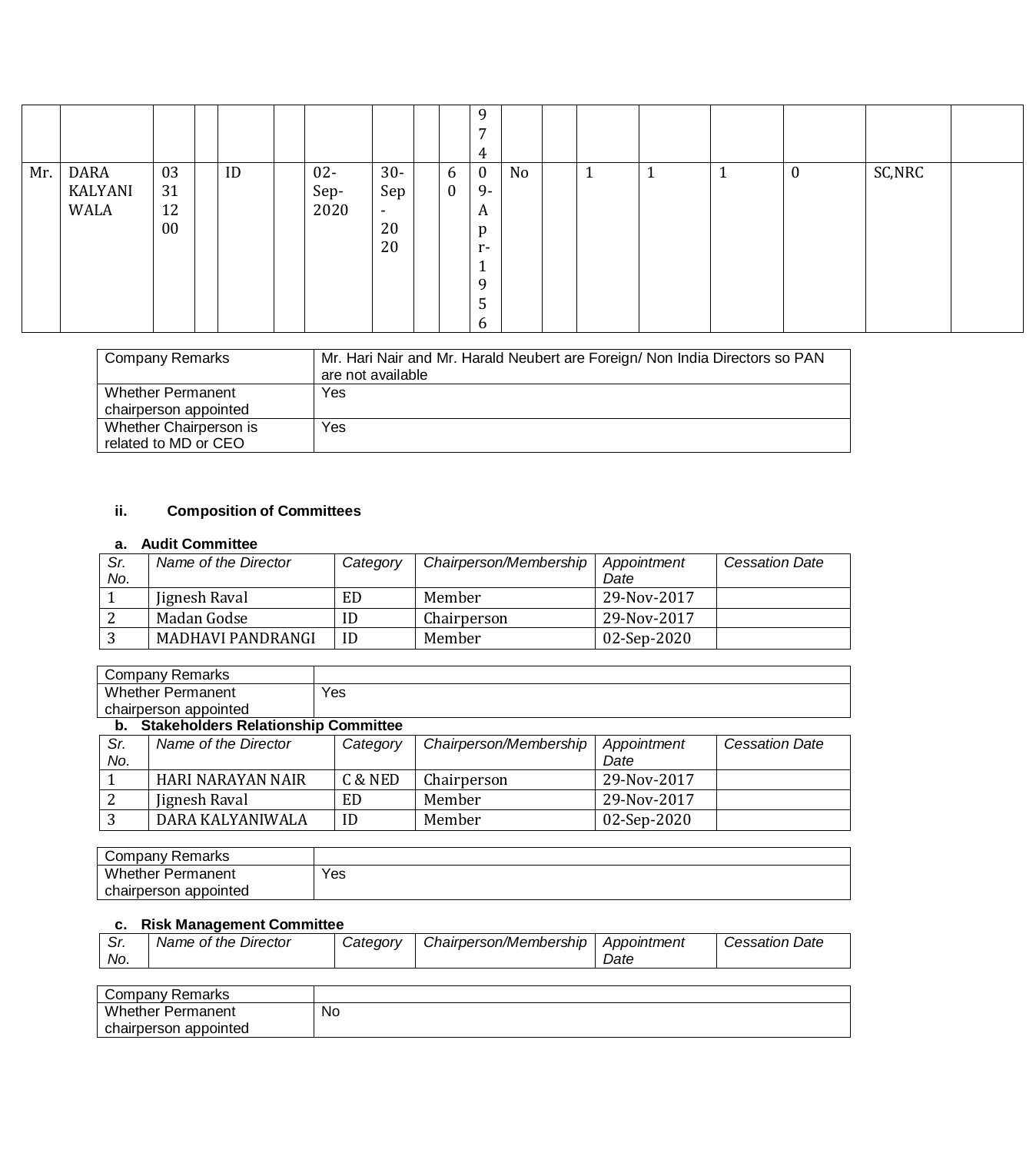### **d. Nomination and Remuneration Committee**

| Sr.<br>No. | Name of the Director | Category | Chairperson/Membership | Appointment<br>Date | <b>Cessation Date</b> |
|------------|----------------------|----------|------------------------|---------------------|-----------------------|
|            | HARI NARAYAN NAIR    | C & NED  | Member                 | 29-Nov-2017         |                       |
|            | Madan Godse          | ID       | Member                 | 29-Nov-2017         |                       |
|            | DARA KALYANIWALA     | ID       | Chairperson            | 02-Sep-2020         |                       |

| Company Remarks          |     |
|--------------------------|-----|
| <b>Whether Permanent</b> | Yes |
| chairperson appointed    |     |

## iii. **Meeting of Board of Directors**

| Date(s) of Meeting<br>(if any) in the<br>previous quarter | Date(s) of Meeting<br>(if any) in the<br>relevant quarter | Whether<br>requirement of<br>Quorum met | Number of<br><b>Directors present</b> | <b>Number of Independent</b><br><b>Directors present</b> |
|-----------------------------------------------------------|-----------------------------------------------------------|-----------------------------------------|---------------------------------------|----------------------------------------------------------|
| 13-Nov-2020                                               | 28-Jan-2021                                               | <b>Yes</b>                              |                                       |                                                          |
|                                                           | 12-Feb-2021                                               | Yes                                     |                                       |                                                          |
|                                                           | 03-Mar-2021                                               | Yes                                     |                                       |                                                          |
|                                                           |                                                           |                                         |                                       |                                                          |

| Company Remarks               |    |
|-------------------------------|----|
| Maximum gap between any       | 75 |
| two consecutive (in number of |    |
| days)                         |    |

## iv. **Meeting of Committees**

| Name of the<br><b>Committee</b> | Date(s) of<br>meeting during<br>of the committee<br>in the previous<br>quarter | Date(s) of<br>meeting of the<br>committee in the<br>relevant quarter | Whether<br>requirement<br>of Quorum<br>met (Yes/No) | Number of<br><b>Directors</b><br>present | Number of<br>independent<br>directors<br>present |
|---------------------------------|--------------------------------------------------------------------------------|----------------------------------------------------------------------|-----------------------------------------------------|------------------------------------------|--------------------------------------------------|
| <b>Audit Committee</b>          | 13-Nov-2020                                                                    | 12-Feb-2021                                                          | Yes                                                 | 3                                        | 3                                                |
| Nomination &                    |                                                                                | 30-Mar-2021                                                          | Yes                                                 | 3                                        | 2                                                |
| Remuneration                    |                                                                                |                                                                      |                                                     |                                          |                                                  |
| Committee                       |                                                                                |                                                                      |                                                     |                                          |                                                  |
| <b>Stakeholders</b>             |                                                                                | 30-Mar-2021                                                          | Yes                                                 | 3                                        | 1                                                |
| Relationship                    |                                                                                |                                                                      |                                                     |                                          |                                                  |
| Committee                       |                                                                                |                                                                      |                                                     |                                          |                                                  |

| Company Remarks               |    |
|-------------------------------|----|
| Maximum gap between any       | 90 |
| two consecutive (in number of |    |
| days) [Only for Audit         |    |
| Committeel                    |    |

## v. **Related Party Transactions**

| Subject | <b>Compliance status</b> | <b>Remark</b> |  |
|---------|--------------------------|---------------|--|
|         | 'Yes/No/NA)              |               |  |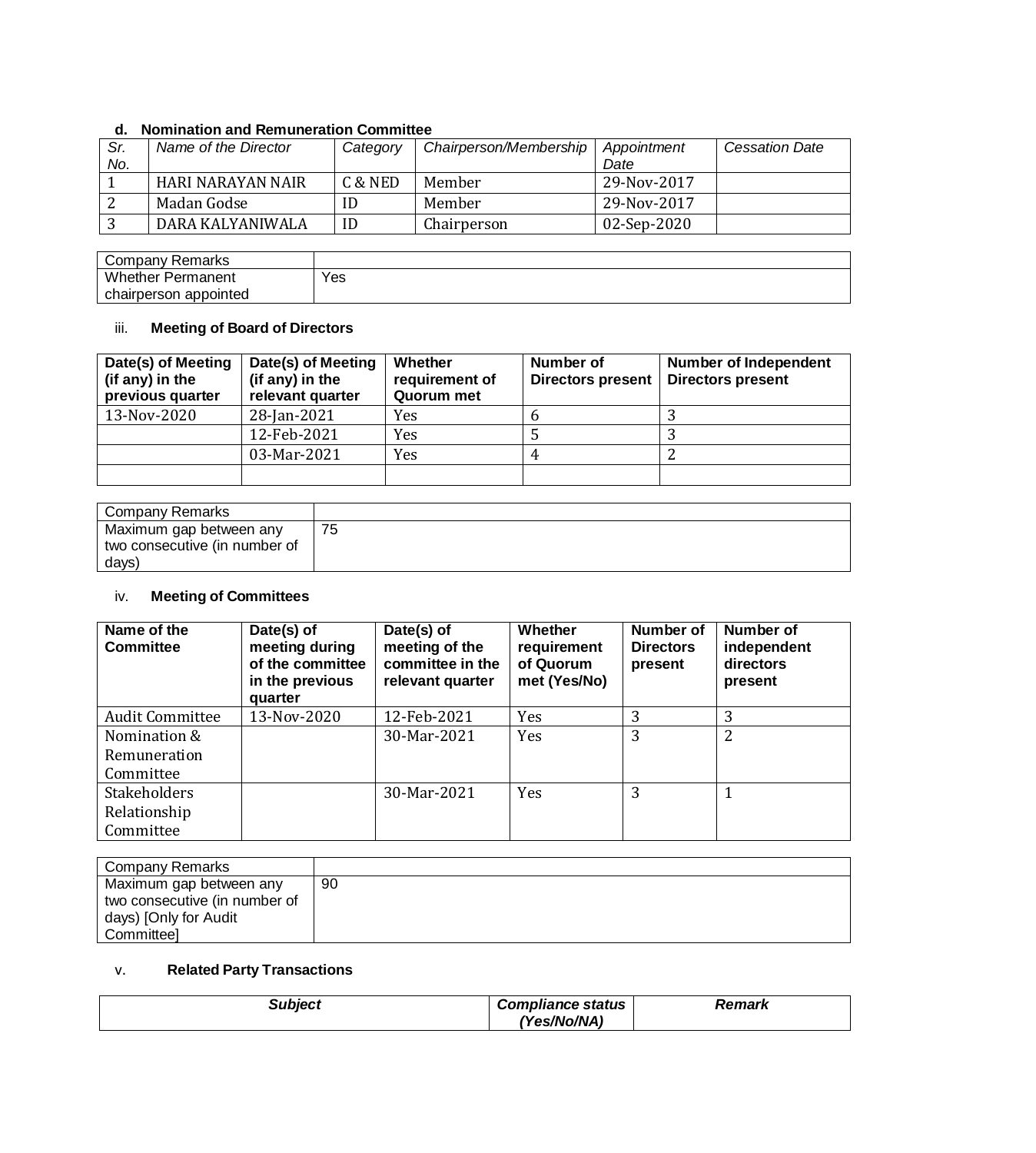| Whether prior approval of audit committee obtained                                                        | Yes            |  |
|-----------------------------------------------------------------------------------------------------------|----------------|--|
| Whether shareholder approval obtained for material RPT                                                    | Not Applicable |  |
| Whether details of RPT entered into pursuant to omnibus<br>approval have been reviewed by Audit Committee | Yes            |  |

| Disclosure of notes on related  |  |
|---------------------------------|--|
| party transactions and          |  |
| Disclosure of notes of material |  |
| related party transactions      |  |

#### **VI. Affirmations**

- 1. The composition of Board of Directors is in terms of SEBI (Listing obligations and disclosure requirements) Regulations, 2015. - **Yes**
- 2. The composition of the following committees is in terms of SEBI(Listing obligations and disclosure requirements) Regulations, 2015
	- a. Audit Committee **Yes**
	- b. Nomination & remuneration committee **Yes**
	- c. Stakeholders relationship committee **Yes**
	- d. Risk management committee (applicable to the top 100 listed entities) **- Not applicable**
- 3. The committee members have been made aware of their powers, role and responsibilities as specified in SEBI (Listing obligations and disclosure requirements) Regulations, 2015. **- Yes**
- 4. The meetings of the board of directors and the above committees have been conducted in the manner as specified in SEBI (Listing obligations and disclosure requirements) Regulations, 2015.**- Yes**
- 5. a. This report and/or the report submitted in the previous quarter has been placed before Board of Directors. **- Yes** b. Any comments/observations/advice of Board of Directors may be mentioned here:

#### **%affirmComments%**

| Name        | %affirmName%        |
|-------------|---------------------|
| Designation | %affirmDesignation% |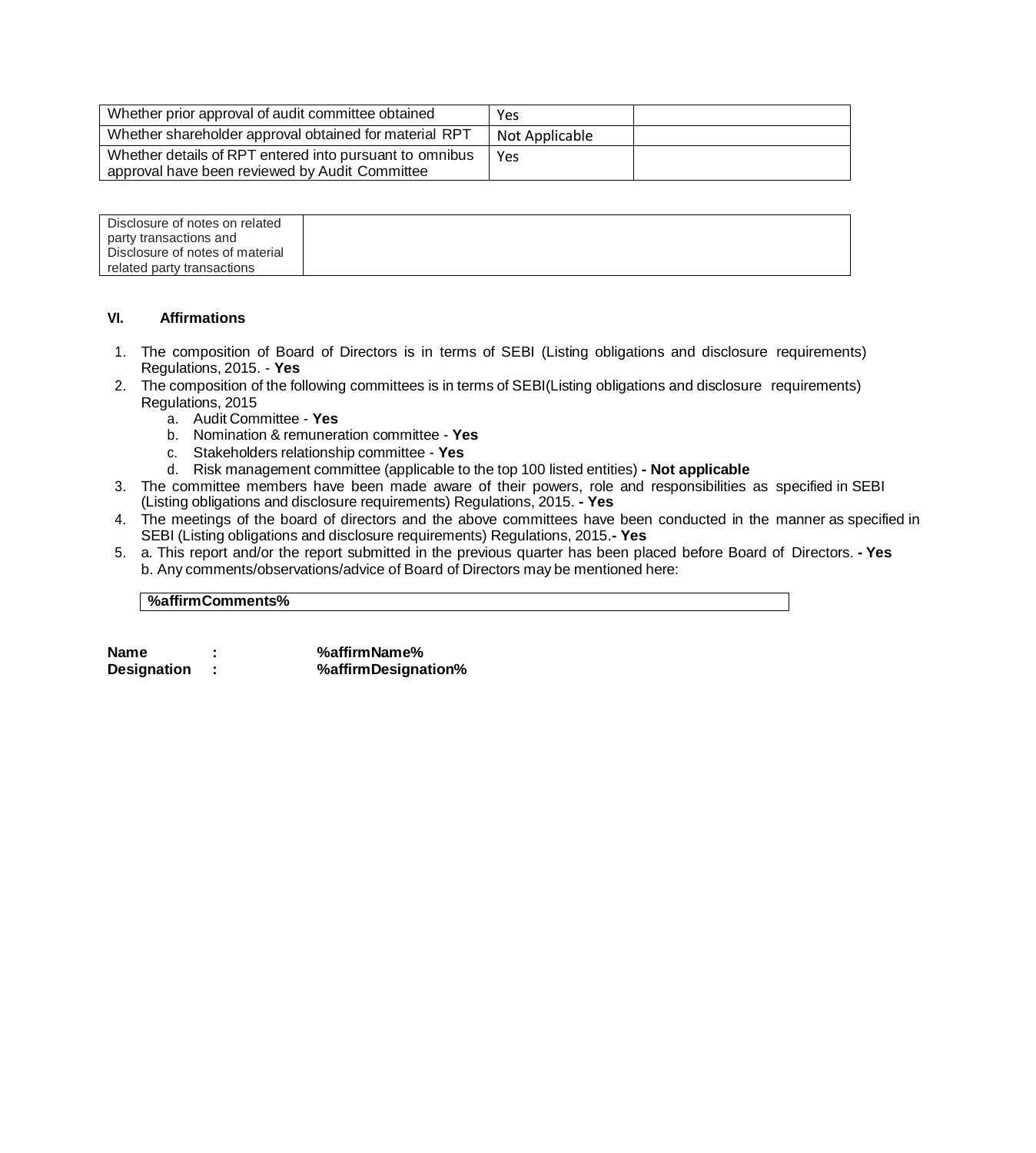### **ANNEXURE II**

# Format to be submitted by listed entity at the end of the financial year (for the whole of financial year)

| I. Disclosure on website in terms of Listing Regulations                                                    |                   |                              |     |                              |         |                         |
|-------------------------------------------------------------------------------------------------------------|-------------------|------------------------------|-----|------------------------------|---------|-------------------------|
| <b>Item</b>                                                                                                 |                   | <b>Complianc</b>             |     | <b>Company Remark</b>        | Website |                         |
|                                                                                                             |                   | e status                     |     |                              |         |                         |
| As per regulation 46(2) of the LODR:                                                                        |                   |                              |     |                              |         |                         |
|                                                                                                             | Yes               |                              |     |                              |         |                         |
| Details of business                                                                                         |                   |                              |     |                              |         | http://www.sintercom.c  |
| Terms and conditions of appointment of<br>Yes                                                               |                   |                              |     |                              |         | http://www.sintercom.c  |
| Composition of various committees of<br>Yes                                                                 |                   |                              |     |                              |         | http://www.sintercom.c  |
| Code of conduct of board of directors and                                                                   | Yes               |                              |     |                              |         | http://www.sintercom.c  |
| Details of establishment of vigil mechanism/Yes                                                             |                   |                              |     |                              |         | http://www.sintercom.c  |
| Criteria of making payments to non-                                                                         | Yes               |                              |     |                              |         | http://www.sintercom.c  |
| Policy on dealing with related party                                                                        | Yes               |                              |     |                              |         | http://www.sintercom.c  |
| Policy for determining 'material' subsidiaries Yes                                                          |                   |                              |     |                              |         | http://www.sintercom.c  |
| Details of familiarization programs imparted Yes                                                            |                   |                              |     |                              |         | http://www.sintercom.c  |
| Email address for grievance redressal and                                                                   | Yes               |                              |     |                              |         | http://www.sintercom.c  |
| other relevant details entity who are                                                                       |                   |                              |     |                              |         | a in/invector.          |
| Contact information of the designated                                                                       | Yes               |                              |     |                              |         | http://www.sintercom.c  |
| <b>Financial results</b>                                                                                    | Yes               |                              |     |                              |         | http://www.sintercom.c  |
| Shareholding pattern                                                                                        | Yes<br>No         |                              |     |                              |         | http://www.sintercom.c  |
| Details of agreements entered into with the                                                                 |                   |                              |     | <b>Presently Company has</b> |         |                         |
| media companies and/or their associates<br>Yes                                                              |                   |                              |     | not active agreements        |         |                         |
| Schedule of analyst or institutional investor                                                               |                   |                              |     |                              |         | http://www.sintercom.c  |
| meet and presentations madeby the listed<br>New name and the old name of the listed                         |                   |                              |     |                              |         | a in/investor           |
| Yes                                                                                                         |                   |                              |     |                              |         | http://www.sintercom.c  |
| Advertisements as per regulation 47 (1)<br>Yes                                                              |                   |                              |     |                              |         | http://www.sintercom.c  |
| Credit rating or revision in credit rating<br>Yes<br>Separate audited financial statements of<br><b>Not</b> |                   |                              |     |                              |         | http://www.sintercom.c  |
|                                                                                                             |                   |                              |     |                              |         |                         |
| As per other regulations of the LODR:                                                                       |                   |                              |     |                              |         |                         |
| Whether company has provided information<br>Yes                                                             |                   |                              |     |                              |         | http://www.sintercom.c  |
| under separate section on its website as<br>per Regulation 46(2)                                            |                   |                              |     |                              |         | o.in/investor-financial |
| Materiality Policy as per Regulation 30                                                                     |                   |                              |     |                              |         | http://www.sintercom.c  |
| Dividend Distribution policy as per                                                                         | Yes<br><b>Not</b> |                              |     |                              |         |                         |
| It is certified that these contents on the                                                                  | Yes               |                              |     |                              |         |                         |
| <b>Il Annual Affirmations</b>                                                                               |                   |                              |     |                              |         |                         |
| <b>Particulars</b>                                                                                          |                   | <b>Regulation</b>            |     | <b>Compl</b>                 |         | Company                 |
|                                                                                                             |                   | <b>Number</b>                |     | iance                        |         | Remark                  |
|                                                                                                             |                   |                              |     | <b>status</b>                |         |                         |
| Independent director(s) have been                                                                           |                   | $16(1)(b)$ & $25(6)$         |     |                              |         |                         |
| appointed in terms of specified criteria of                                                                 |                   |                              |     | Yes                          |         |                         |
| 'independence' and/or 'eligibility'                                                                         |                   |                              |     |                              |         |                         |
| <b>Board composition</b>                                                                                    |                   | $\overline{17}(1), 17(1A)$ & |     | Yes                          |         |                         |
|                                                                                                             |                   | 17(1B)                       |     |                              |         |                         |
| Meeting of Board of directors                                                                               |                   | 17(2)                        |     | Yes                          |         |                         |
| Quorum of Board meeting                                                                                     |                   | 17(2A)                       |     | Yes                          |         |                         |
| <b>Review of Compliance Reports</b>                                                                         |                   | 17(3)                        | Yes |                              |         |                         |
| Plans for orderly succession for                                                                            |                   | 17(4)                        |     | Yes                          |         |                         |
| appointments                                                                                                |                   |                              |     |                              |         |                         |
| Code of Conduct                                                                                             |                   | 17(5)                        |     | Yes                          |         |                         |
| Fees/compensation                                                                                           |                   | 17(6)                        |     | Yes                          |         |                         |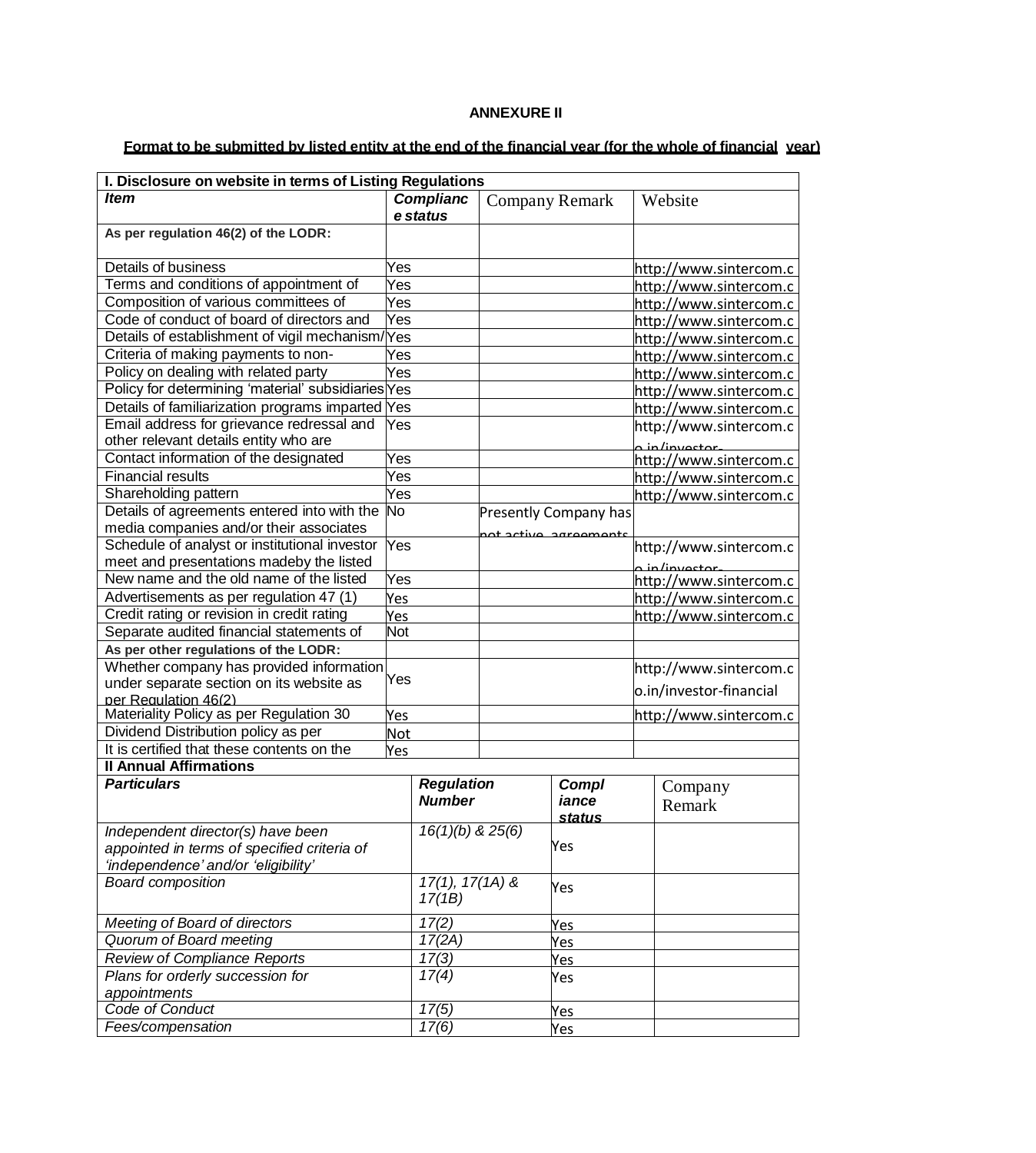| Minimum Information                                  | 17(7)                             | Yes            |                    |
|------------------------------------------------------|-----------------------------------|----------------|--------------------|
| Compliance Certificate                               | 17(8)                             | Yes            |                    |
| Risk Assessment & Management                         | 17(9)                             | Yes            |                    |
| Performance Evaluation of Independent                | 17(10)                            | Yes            |                    |
| <b>Directors</b>                                     |                                   |                |                    |
| Recommendation of Board                              | 17(11)                            | Yes            |                    |
| Maximum number of directorship                       | 17A                               | Yes            |                    |
| <b>Composition of Audit Committee</b>                | 18(1)                             | Yes            |                    |
| <b>Meeting of Audit Committee</b>                    | 18(2)                             | Yes            |                    |
| Composition of nomination & remuneration             | $19(1)$ & (2)                     | Yes            |                    |
| committee                                            |                                   |                |                    |
| Quorum of Nomination and Remuneration                |                                   | Yes            |                    |
| Committee meeting                                    | 19(2A)                            |                |                    |
| Meeting of nomination & remuneration                 |                                   | Yes            |                    |
| committee                                            | 19(3A)                            |                |                    |
| <b>Composition of Stakeholder Relationship</b>       | 20(1), 20(2) and                  | Yes            |                    |
| Committee                                            | 20(2A)                            |                |                    |
| Meeting of stakeholder relationship                  |                                   | Yes            |                    |
| committee                                            | 20(3A)                            |                |                    |
| Composition and role of risk management<br>committee | $\overline{2}1(1), (2), (3), (4)$ | Not Applicable |                    |
| Meeting of Risk Management Committee                 |                                   | Not Applicable |                    |
|                                                      | 22                                |                |                    |
| Vigil Mechanism                                      | 22                                | Yes            |                    |
| Policy for related party Transaction                 | 23(1), (1A), (5), (6)             | Yes            |                    |
| Prior or Omnibus approval of Audit                   | 23(2), (3)                        | Yes            |                    |
| Committee for all related party                      |                                   |                |                    |
| Approval for material related party                  | 23(4)                             | Not Applicable |                    |
| transactions                                         |                                   |                |                    |
| Disclosure of related party transactions on          | 23(9)                             | Not Applicable |                    |
| consolidated basis                                   |                                   |                |                    |
| Composition of Board of Directors of                 | 24(1)                             | Not Applicable |                    |
| unlisted material Subsidiary                         |                                   |                |                    |
| <b>Other Corporate Governance</b>                    | 24(2), (3), (4), (5)              | Not Applicable |                    |
| requirements with respect to subsidiary of           | &(6)                              |                |                    |
| Annual Secretarial Compliance Report                 |                                   | No             | As the Company was |
|                                                      | 24(A)                             |                |                    |
| Alternate Director to Independent Director           | 25(1)                             | Not Applicable | CME listed company |
|                                                      |                                   |                |                    |
| <b>Maximum Tenure</b>                                |                                   | Yes            |                    |
|                                                      | 25(2)                             |                |                    |
| Meeting of independent directors                     | $25(3)$ & $(4)$                   | Yes            |                    |
| Familiarization of independent directors             | 25(7)                             | Yes            |                    |
| Declaration from Independent Director                | $25(8)$ & $(9)$                   | Yes            |                    |
| D & O Insurance for Independent                      | 25(10)                            | Yes            |                    |
| Memberships in Committees                            | 26(1)                             | Yes            |                    |
| Affirmation with compliance to code of               | 26(3)                             |                |                    |
| conduct from members of Board of                     |                                   |                |                    |
| <b>Directors and Senior management</b>               |                                   | Yes            |                    |
| personnel                                            |                                   |                |                    |
| Disclosure of Shareholding by Non-                   | 26(4)                             | Yes            |                    |
| <b>Executive Directors</b>                           |                                   |                |                    |
| Policy with respect to Obligations of                | 26(2) & 26(5)                     | Yes            |                    |
| directors and senior management                      |                                   |                |                    |
|                                                      |                                   |                |                    |